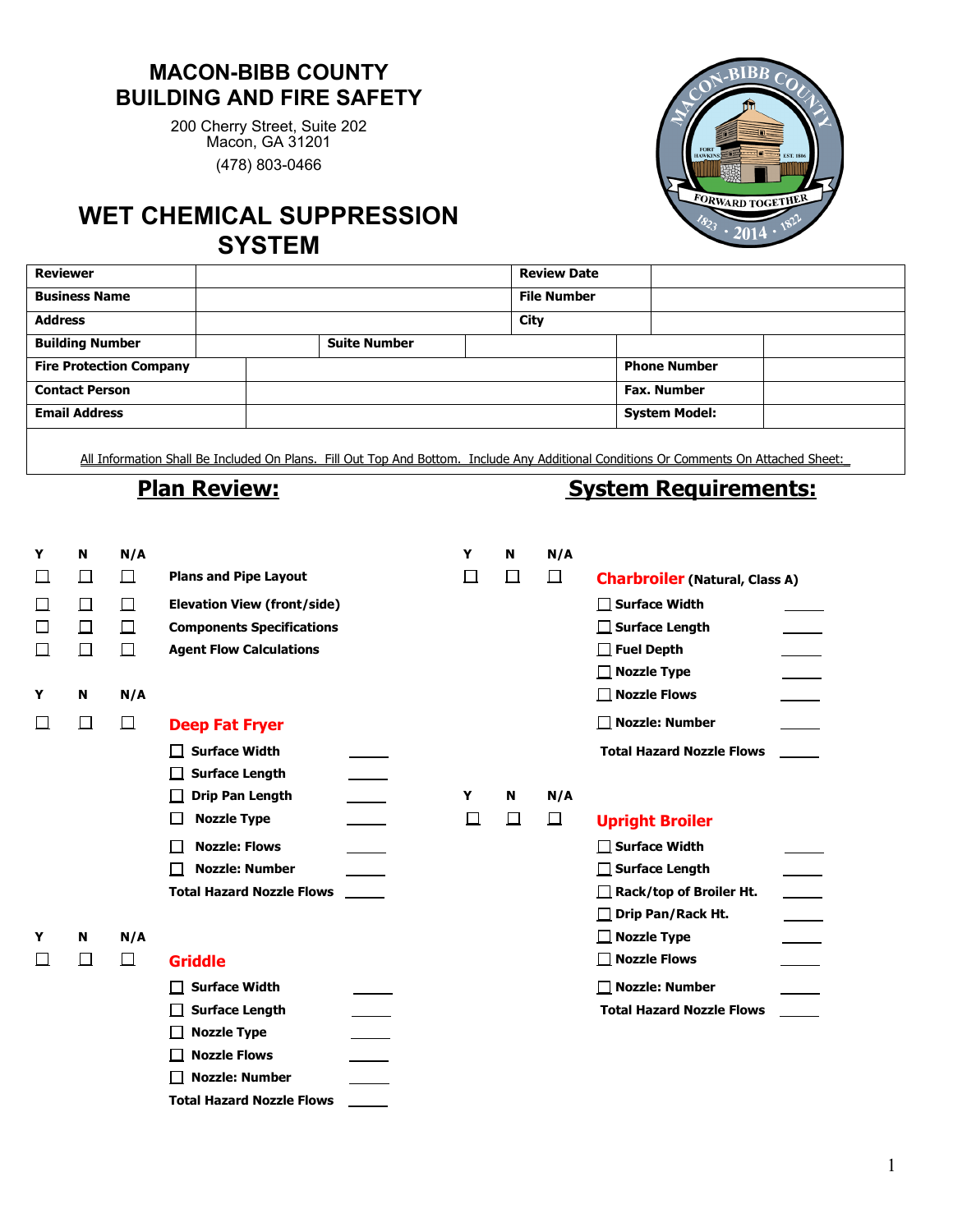| $\Box$<br>$\Box$<br>$\Box$<br>囗<br>$\Box$<br>ப<br><b>Chain Broiler (Closed Top)</b><br>Range<br>$\Box$ Surface Width<br><b>Surface Width</b><br>$\mathbf{L}$<br><b>Surface Length</b><br>$\Box$ Surface Length<br>$\Box$ Rack/top of Broiler Ht.<br>$\sim$ 10 $\pm$<br><b>Nozzle Type</b><br>ப<br><b>Nozzle Flows</b><br>$\Box$ Drip Pan/Rack Ht.<br>ப<br><b>Nozzle: Number</b><br>$\Box$ Nozzle Type<br>$\perp$<br><b>Total Hazard Nozzle Flows</b><br>$\Box$ Nozzle Flows<br>$\frac{1}{1}$<br>$\Box$ Nozzle: Number<br>N/A<br>N<br>Y<br>$\Box$<br><b>Total Hazard Nozzle Flows</b><br>$\Box$<br><b>Radiant Charbroiler</b><br>ப<br><b>Surface Width</b><br>N/A<br>Y<br>N<br>$\Box$<br><b>Surface Length</b><br>$\Box$<br>囗<br>$\Box$<br><b>Chain Broiler (Open Top)</b><br><b>Surface Width</b><br><b>Nozzle Type</b><br>$\Box$<br><b>Nozzle Flows</b><br><b>Surface Length</b><br>$\perp$<br>$\Box$ Nozzle: Number<br><b>Length of Opening top</b><br>$\Box$<br><b>Total Hazard Nozzle Flows</b><br>Width of Opening top<br>$\overline{\phantom{a}}$<br><b>Broiler surface Obstruction</b><br>N<br>N/A<br>Y<br>$\Box$<br>$\Box$<br><b>Nozzle Type</b><br>$\Box$<br><b>Range Charbroiler (Synthetic Rock)</b><br>$\Box$<br>ப<br>$\Box$ Surface Width<br>$\Box$ Nozzle Flows<br>$\Box$ Surface Length<br>□ Nozzle: Number<br><b>Total Hazard Nozzle Flows</b><br>$\Box$ Fuel Depth<br><b>Nozzle Type</b><br>N/A<br>Y<br>$\Box$<br>N<br><b>Nozzle Flows</b><br>$\Box$<br>$\Box$<br>$\Box$<br>$\Box$<br><b>Wok</b><br><b>Nozzle: Number</b><br><b>Surface Diameter</b><br>$\perp$<br><b>Total Hazard Nozzle Flows</b><br><b>Depth</b><br>Ц<br>$\Box$ Nozzle Type<br>$\Box$ Nozzle Flows<br>$\overline{\phantom{a}}$ |  |
|--------------------------------------------------------------------------------------------------------------------------------------------------------------------------------------------------------------------------------------------------------------------------------------------------------------------------------------------------------------------------------------------------------------------------------------------------------------------------------------------------------------------------------------------------------------------------------------------------------------------------------------------------------------------------------------------------------------------------------------------------------------------------------------------------------------------------------------------------------------------------------------------------------------------------------------------------------------------------------------------------------------------------------------------------------------------------------------------------------------------------------------------------------------------------------------------------------------------------------------------------------------------------------------------------------------------------------------------------------------------------------------------------------------------------------------------------------------------------------------------------------------------------------------------------------------------------------------------------------------------------------------------------------------------------------------------------------------------|--|
|                                                                                                                                                                                                                                                                                                                                                                                                                                                                                                                                                                                                                                                                                                                                                                                                                                                                                                                                                                                                                                                                                                                                                                                                                                                                                                                                                                                                                                                                                                                                                                                                                                                                                                                    |  |
|                                                                                                                                                                                                                                                                                                                                                                                                                                                                                                                                                                                                                                                                                                                                                                                                                                                                                                                                                                                                                                                                                                                                                                                                                                                                                                                                                                                                                                                                                                                                                                                                                                                                                                                    |  |
|                                                                                                                                                                                                                                                                                                                                                                                                                                                                                                                                                                                                                                                                                                                                                                                                                                                                                                                                                                                                                                                                                                                                                                                                                                                                                                                                                                                                                                                                                                                                                                                                                                                                                                                    |  |
|                                                                                                                                                                                                                                                                                                                                                                                                                                                                                                                                                                                                                                                                                                                                                                                                                                                                                                                                                                                                                                                                                                                                                                                                                                                                                                                                                                                                                                                                                                                                                                                                                                                                                                                    |  |
|                                                                                                                                                                                                                                                                                                                                                                                                                                                                                                                                                                                                                                                                                                                                                                                                                                                                                                                                                                                                                                                                                                                                                                                                                                                                                                                                                                                                                                                                                                                                                                                                                                                                                                                    |  |
|                                                                                                                                                                                                                                                                                                                                                                                                                                                                                                                                                                                                                                                                                                                                                                                                                                                                                                                                                                                                                                                                                                                                                                                                                                                                                                                                                                                                                                                                                                                                                                                                                                                                                                                    |  |
|                                                                                                                                                                                                                                                                                                                                                                                                                                                                                                                                                                                                                                                                                                                                                                                                                                                                                                                                                                                                                                                                                                                                                                                                                                                                                                                                                                                                                                                                                                                                                                                                                                                                                                                    |  |
|                                                                                                                                                                                                                                                                                                                                                                                                                                                                                                                                                                                                                                                                                                                                                                                                                                                                                                                                                                                                                                                                                                                                                                                                                                                                                                                                                                                                                                                                                                                                                                                                                                                                                                                    |  |
|                                                                                                                                                                                                                                                                                                                                                                                                                                                                                                                                                                                                                                                                                                                                                                                                                                                                                                                                                                                                                                                                                                                                                                                                                                                                                                                                                                                                                                                                                                                                                                                                                                                                                                                    |  |
|                                                                                                                                                                                                                                                                                                                                                                                                                                                                                                                                                                                                                                                                                                                                                                                                                                                                                                                                                                                                                                                                                                                                                                                                                                                                                                                                                                                                                                                                                                                                                                                                                                                                                                                    |  |
|                                                                                                                                                                                                                                                                                                                                                                                                                                                                                                                                                                                                                                                                                                                                                                                                                                                                                                                                                                                                                                                                                                                                                                                                                                                                                                                                                                                                                                                                                                                                                                                                                                                                                                                    |  |
|                                                                                                                                                                                                                                                                                                                                                                                                                                                                                                                                                                                                                                                                                                                                                                                                                                                                                                                                                                                                                                                                                                                                                                                                                                                                                                                                                                                                                                                                                                                                                                                                                                                                                                                    |  |
|                                                                                                                                                                                                                                                                                                                                                                                                                                                                                                                                                                                                                                                                                                                                                                                                                                                                                                                                                                                                                                                                                                                                                                                                                                                                                                                                                                                                                                                                                                                                                                                                                                                                                                                    |  |
|                                                                                                                                                                                                                                                                                                                                                                                                                                                                                                                                                                                                                                                                                                                                                                                                                                                                                                                                                                                                                                                                                                                                                                                                                                                                                                                                                                                                                                                                                                                                                                                                                                                                                                                    |  |
|                                                                                                                                                                                                                                                                                                                                                                                                                                                                                                                                                                                                                                                                                                                                                                                                                                                                                                                                                                                                                                                                                                                                                                                                                                                                                                                                                                                                                                                                                                                                                                                                                                                                                                                    |  |
|                                                                                                                                                                                                                                                                                                                                                                                                                                                                                                                                                                                                                                                                                                                                                                                                                                                                                                                                                                                                                                                                                                                                                                                                                                                                                                                                                                                                                                                                                                                                                                                                                                                                                                                    |  |
|                                                                                                                                                                                                                                                                                                                                                                                                                                                                                                                                                                                                                                                                                                                                                                                                                                                                                                                                                                                                                                                                                                                                                                                                                                                                                                                                                                                                                                                                                                                                                                                                                                                                                                                    |  |
|                                                                                                                                                                                                                                                                                                                                                                                                                                                                                                                                                                                                                                                                                                                                                                                                                                                                                                                                                                                                                                                                                                                                                                                                                                                                                                                                                                                                                                                                                                                                                                                                                                                                                                                    |  |
|                                                                                                                                                                                                                                                                                                                                                                                                                                                                                                                                                                                                                                                                                                                                                                                                                                                                                                                                                                                                                                                                                                                                                                                                                                                                                                                                                                                                                                                                                                                                                                                                                                                                                                                    |  |
|                                                                                                                                                                                                                                                                                                                                                                                                                                                                                                                                                                                                                                                                                                                                                                                                                                                                                                                                                                                                                                                                                                                                                                                                                                                                                                                                                                                                                                                                                                                                                                                                                                                                                                                    |  |
|                                                                                                                                                                                                                                                                                                                                                                                                                                                                                                                                                                                                                                                                                                                                                                                                                                                                                                                                                                                                                                                                                                                                                                                                                                                                                                                                                                                                                                                                                                                                                                                                                                                                                                                    |  |
|                                                                                                                                                                                                                                                                                                                                                                                                                                                                                                                                                                                                                                                                                                                                                                                                                                                                                                                                                                                                                                                                                                                                                                                                                                                                                                                                                                                                                                                                                                                                                                                                                                                                                                                    |  |
|                                                                                                                                                                                                                                                                                                                                                                                                                                                                                                                                                                                                                                                                                                                                                                                                                                                                                                                                                                                                                                                                                                                                                                                                                                                                                                                                                                                                                                                                                                                                                                                                                                                                                                                    |  |
|                                                                                                                                                                                                                                                                                                                                                                                                                                                                                                                                                                                                                                                                                                                                                                                                                                                                                                                                                                                                                                                                                                                                                                                                                                                                                                                                                                                                                                                                                                                                                                                                                                                                                                                    |  |
|                                                                                                                                                                                                                                                                                                                                                                                                                                                                                                                                                                                                                                                                                                                                                                                                                                                                                                                                                                                                                                                                                                                                                                                                                                                                                                                                                                                                                                                                                                                                                                                                                                                                                                                    |  |
|                                                                                                                                                                                                                                                                                                                                                                                                                                                                                                                                                                                                                                                                                                                                                                                                                                                                                                                                                                                                                                                                                                                                                                                                                                                                                                                                                                                                                                                                                                                                                                                                                                                                                                                    |  |
| <b>Nozzle: Number</b><br>N/A<br><b>Exhaust System Protection</b><br>Y<br>N                                                                                                                                                                                                                                                                                                                                                                                                                                                                                                                                                                                                                                                                                                                                                                                                                                                                                                                                                                                                                                                                                                                                                                                                                                                                                                                                                                                                                                                                                                                                                                                                                                         |  |
| <b>Total Hazard Nozzle Flows</b><br>$\Box$<br>$\Box$<br>⊔<br><b>Duct</b>                                                                                                                                                                                                                                                                                                                                                                                                                                                                                                                                                                                                                                                                                                                                                                                                                                                                                                                                                                                                                                                                                                                                                                                                                                                                                                                                                                                                                                                                                                                                                                                                                                           |  |
| $\Box$ Duct Length                                                                                                                                                                                                                                                                                                                                                                                                                                                                                                                                                                                                                                                                                                                                                                                                                                                                                                                                                                                                                                                                                                                                                                                                                                                                                                                                                                                                                                                                                                                                                                                                                                                                                                 |  |
| $\Box$ Duct Width<br><b>Special Equipment</b>                                                                                                                                                                                                                                                                                                                                                                                                                                                                                                                                                                                                                                                                                                                                                                                                                                                                                                                                                                                                                                                                                                                                                                                                                                                                                                                                                                                                                                                                                                                                                                                                                                                                      |  |
| <b>Duct Diameter</b><br>N/A<br>$\Box$<br>Y<br>N                                                                                                                                                                                                                                                                                                                                                                                                                                                                                                                                                                                                                                                                                                                                                                                                                                                                                                                                                                                                                                                                                                                                                                                                                                                                                                                                                                                                                                                                                                                                                                                                                                                                    |  |
| $\Box$ Nozzle Flows<br>$\Box$<br><b>Fire Alarm Interconnection</b><br>$\Box$<br>$\Box$                                                                                                                                                                                                                                                                                                                                                                                                                                                                                                                                                                                                                                                                                                                                                                                                                                                                                                                                                                                                                                                                                                                                                                                                                                                                                                                                                                                                                                                                                                                                                                                                                             |  |
| <b>Nozzle: Number</b><br>$\Box$<br>$\Box$<br>$\Box$<br><b>NonStandard Application</b>                                                                                                                                                                                                                                                                                                                                                                                                                                                                                                                                                                                                                                                                                                                                                                                                                                                                                                                                                                                                                                                                                                                                                                                                                                                                                                                                                                                                                                                                                                                                                                                                                              |  |
| <b>Total Hazard Nozzle Flows</b><br>Max. Temp F. ______ Min. Temp F. _____                                                                                                                                                                                                                                                                                                                                                                                                                                                                                                                                                                                                                                                                                                                                                                                                                                                                                                                                                                                                                                                                                                                                                                                                                                                                                                                                                                                                                                                                                                                                                                                                                                         |  |
| <b>Exhaust Fan Shutdown</b><br>口<br>囗<br>Д                                                                                                                                                                                                                                                                                                                                                                                                                                                                                                                                                                                                                                                                                                                                                                                                                                                                                                                                                                                                                                                                                                                                                                                                                                                                                                                                                                                                                                                                                                                                                                                                                                                                         |  |
| $\Box$<br>$\Box$<br>$\Box$<br><b>Fire Extinguisher</b>                                                                                                                                                                                                                                                                                                                                                                                                                                                                                                                                                                                                                                                                                                                                                                                                                                                                                                                                                                                                                                                                                                                                                                                                                                                                                                                                                                                                                                                                                                                                                                                                                                                             |  |
| N/A<br>$\Box$ Rating<br>Y<br>N                                                                                                                                                                                                                                                                                                                                                                                                                                                                                                                                                                                                                                                                                                                                                                                                                                                                                                                                                                                                                                                                                                                                                                                                                                                                                                                                                                                                                                                                                                                                                                                                                                                                                     |  |
| $\Box$<br>$\Box$ Placement<br>$\Box$<br><b>Plenum</b>                                                                                                                                                                                                                                                                                                                                                                                                                                                                                                                                                                                                                                                                                                                                                                                                                                                                                                                                                                                                                                                                                                                                                                                                                                                                                                                                                                                                                                                                                                                                                                                                                                                              |  |
| $\Box$ Plenum Length                                                                                                                                                                                                                                                                                                                                                                                                                                                                                                                                                                                                                                                                                                                                                                                                                                                                                                                                                                                                                                                                                                                                                                                                                                                                                                                                                                                                                                                                                                                                                                                                                                                                                               |  |
| <b>Plenum Width</b><br>$\Box$                                                                                                                                                                                                                                                                                                                                                                                                                                                                                                                                                                                                                                                                                                                                                                                                                                                                                                                                                                                                                                                                                                                                                                                                                                                                                                                                                                                                                                                                                                                                                                                                                                                                                      |  |
| <b>Duct Diameter</b><br><b>Comments</b>                                                                                                                                                                                                                                                                                                                                                                                                                                                                                                                                                                                                                                                                                                                                                                                                                                                                                                                                                                                                                                                                                                                                                                                                                                                                                                                                                                                                                                                                                                                                                                                                                                                                            |  |
| $\Box$ Nozzle Flows                                                                                                                                                                                                                                                                                                                                                                                                                                                                                                                                                                                                                                                                                                                                                                                                                                                                                                                                                                                                                                                                                                                                                                                                                                                                                                                                                                                                                                                                                                                                                                                                                                                                                                |  |
| $\Box$ Nozzle: Number                                                                                                                                                                                                                                                                                                                                                                                                                                                                                                                                                                                                                                                                                                                                                                                                                                                                                                                                                                                                                                                                                                                                                                                                                                                                                                                                                                                                                                                                                                                                                                                                                                                                                              |  |
| <b>Total Hazard Nozzle Flows</b>                                                                                                                                                                                                                                                                                                                                                                                                                                                                                                                                                                                                                                                                                                                                                                                                                                                                                                                                                                                                                                                                                                                                                                                                                                                                                                                                                                                                                                                                                                                                                                                                                                                                                   |  |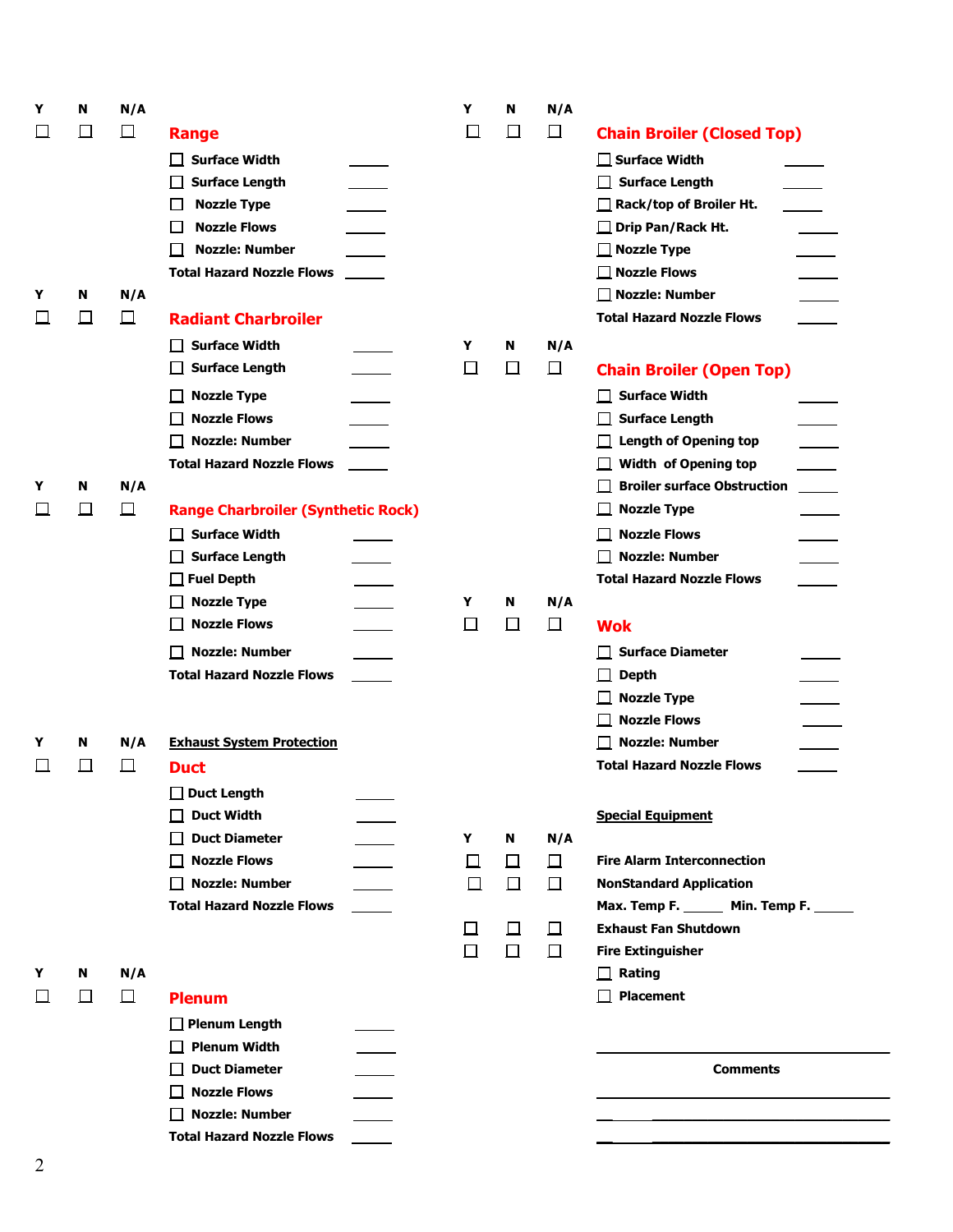$\Box$ 

**Y MANUFACTURER'S EQUIPMENT DATA SHEETS ARE REQUIRED WITH THIS SUBMITTAL**

| Y      | N      | N/A    | <b>Design Parameters</b>                                     |  |
|--------|--------|--------|--------------------------------------------------------------|--|
| ப      | $\Box$ | $\Box$ | <b>Number of Flow Points</b>                                 |  |
| $\Box$ | $\Box$ | 口      | Number of cylinder (flows/cylinder) _____                    |  |
| $\Box$ | $\Box$ | $\Box$ | <b>Flow Point Balance</b>                                    |  |
|        |        |        |                                                              |  |
| Y      | N      | N/A    | <b>System Components</b>                                     |  |
| $\Box$ | 口      | $\Box$ | <b>Cylinder Location</b>                                     |  |
|        |        |        |                                                              |  |
|        |        |        | $\Box$ Outside Hazard Area                                   |  |
|        |        |        | $\Box$ Piping Limitations                                    |  |
|        |        |        | Linear ________ ft. Max. ________ ft. Min.                   |  |
|        |        |        | Equiv. _______ ft. Max. _______ ft. Min.                     |  |
| Y      | N      | N/A    |                                                              |  |
| 口      | 囗      | $\Box$ | <b>Detector</b>                                              |  |
| Ц      | $\Box$ | $\Box$ | $\Box$ Mechanical<br>$Temp$ <sub><math>Iemp</math></sub> $F$ |  |
| 囗      | $\Box$ | $\Box$ | $\Box$ Electrical<br>Temp F                                  |  |
|        |        |        | $\Box$ Placement                                             |  |
|        |        |        | $\Box$ Mounting                                              |  |
| Y      | N      | N/A    |                                                              |  |
| ப      | 口      | $\Box$ | <b>Fuel Service</b>                                          |  |
|        |        |        | $\Box$ Pipe Size                                             |  |
| Y      | N      | N/A    |                                                              |  |
| $\Box$ | 口      | $\Box$ | <b>Piping</b>                                                |  |
|        |        |        | $\Box$ Type                                                  |  |
|        |        |        | $\Box$ Length of Main Supply                                 |  |
|        |        |        | $\Box$ Length of Branch Supply                               |  |
|        |        |        | $\Box$ Tees/ Ells                                            |  |
| Y      | N      | N/A    |                                                              |  |
| ப      | $\Box$ | $\Box$ | <b>Remote Pull Station</b>                                   |  |
|        |        |        |                                                              |  |
|        |        |        | <b>Mechanical</b><br>ш                                       |  |
|        |        |        | $\Box$ Electrical                                            |  |
|        |        |        | <b>Placement (exit)</b><br>$\perp$                           |  |
|        |        |        | $\Box$ Mounting Height                                       |  |
|        |        |        | $\Box$ Operating Instructions Posting                        |  |
| Y      | N      | N/A    |                                                              |  |
| 囗      | $\Box$ | $\Box$ | <b>Control Head</b>                                          |  |
|        |        |        | $\Box$ Mechanical                                            |  |
|        |        |        | $\Box$ Electrical                                            |  |
|        |        |        | <b>Model</b>                                                 |  |
|        |        |        | Fuel Power Supply Shut-Off                                   |  |
|        |        |        | $\Box$ Solenoid/Valve Location                               |  |
|        |        |        |                                                              |  |

**\_\_ \_\_\_\_\_\_\_\_\_\_\_\_\_\_\_\_\_\_\_\_\_\_\_\_\_\_\_\_\_\_**